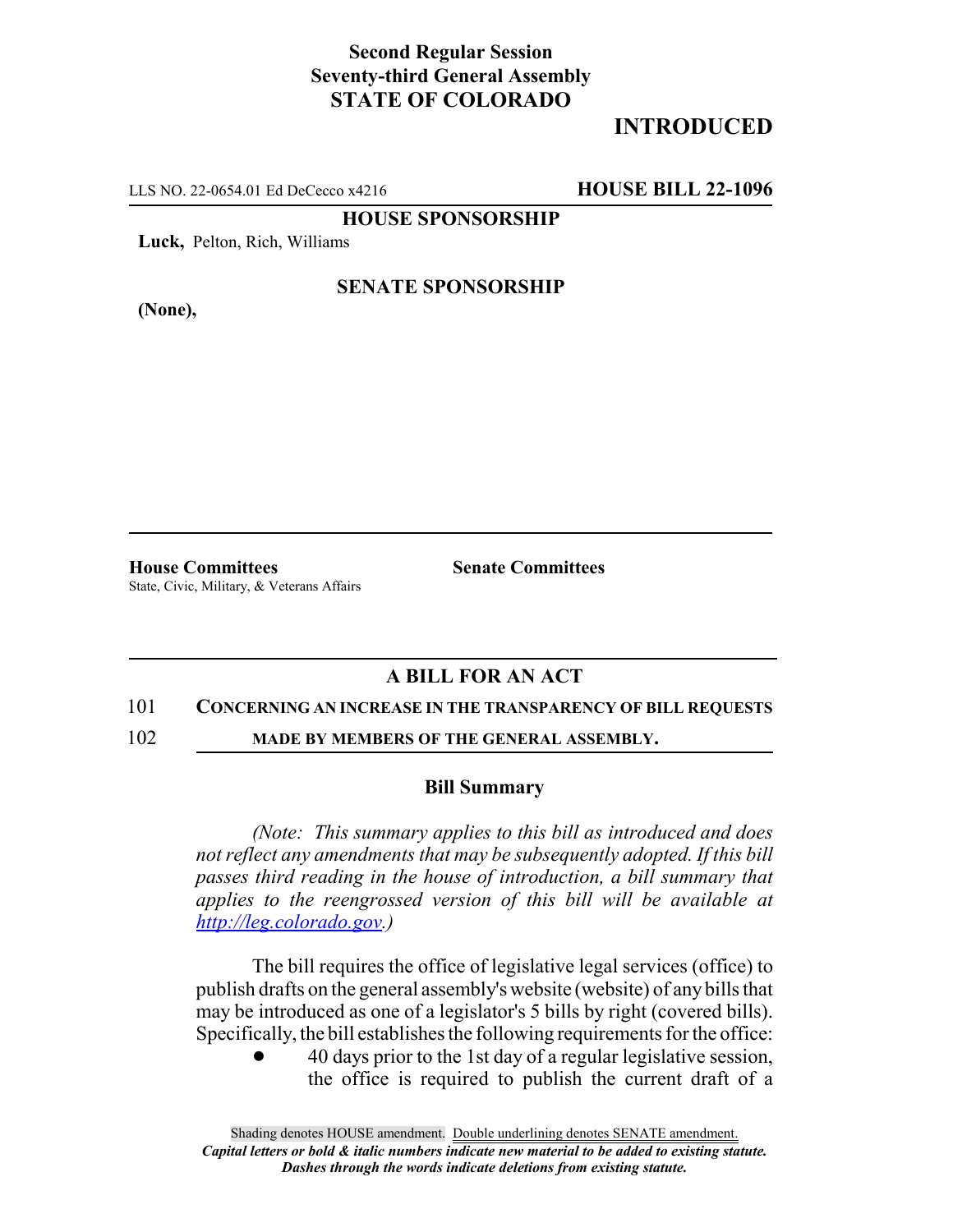returning member's covered bill;

- ! 30 days prior to the 1st day of a regular legislative session, the office is required to publish the subject of a new member's request for a covered bill;
- ! 10 days prior to the 1st day of a regular legislative session, the office is required to publish the current draft of a new member's covered bill;
- If there is no draft as of the deadline, the office is required to publish the subject of the request for the covered bill and then publish the draft as soon as it has been completed;
- A redraft of the covered bill is required to be published; and
- The office is required to publish a notice of any covered bill that is withdrawn after the bill subject or draft has been published on the website.

To accommodate the deadlines for publishing the bill drafts and subjects on the website, the bill establishes the following bill request deadlines for covered bills:

- ! 70 days prior to the 1st day of a regular legislative session for a returning member; and
- ! 33 days prior to the 1st day of a regular legislative session for a new member.
- 1 *Be it enacted by the General Assembly of the State of Colorado:*
- 

2 **SECTION 1. Legislative declaration.** (1) The general assembly

- 3 hereby finds and declares that:
- 

4 (a) Public participation is an essential component of the legislative

5 process;

- 6 (b) Each year thousands of people, representing themselves or 7 organizations, come to the state capitol to have their voices heard on 8 pending legislation, and this participation often leads to important policy 9 changes;
	- 10 (c) A smaller number of people have even greater access to the 11 legislative process because they are able to work with bill sponsors prior 12 to a bill's introduction and thereby help to craft every facet of the bill;
		-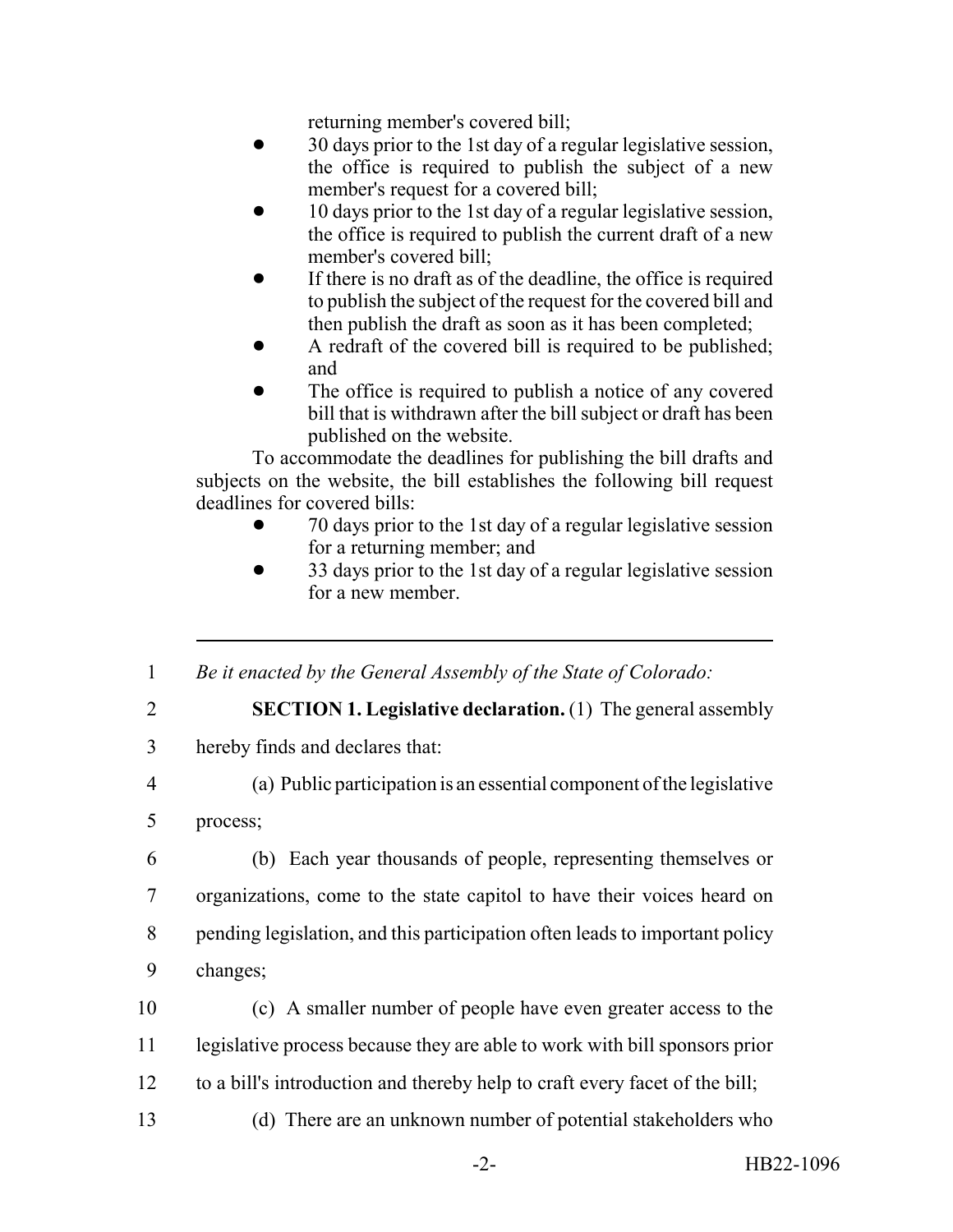never have an opportunity to provide valuable insight about the relative merits of potential legislation because they are unaware of the proposed legislation;

 (e) Increasing transparency during the drafting process will allow interested parties to identify themselves as stakeholders and potentially participate in assisting legislators to create optimal public policies; and

 (f) Even if a person does not choose to attempt to participate in the drafting process, this transparency will give the citizens of the state notice of some of the bills that may be introduced during the session, which will allow more people to participate in the legislative process.

 **SECTION 2.** In Colorado Revised Statutes, 2-3-505, **amend** 12  $(2)(a)$ ; and **add** (4) as follows:

 **2-3-505. Requests for drafting bills and amendments - confidential nature thereof - exceptions - lobbying for bills - definitions.** (2) (a) EXCEPT AS SET FORTH IN SUBSECTION (4) OF THIS SECTION, prior to the introduction of a bill or amendment in the general assembly, no employee of the office shall reveal to any person outside the office the contents or nature of such bill or amendment, except with the consent of the person making the request. Nothing in this section shall prohibit the disclosure to the staff of any legislative service agency of such information concerning bills or amendments prior to introduction as is necessary to expedite the preparation of fiscal notes, as provided by the 23 rules of the general assembly, but such staff shall not reveal the contents or nature of such bills or amendments to any other person without the consent of the person making the request.

26 (4) (a) As USED IN THIS SUBSECTION (4), UNLESS THE CONTEXT OTHERWISE REQUIRES: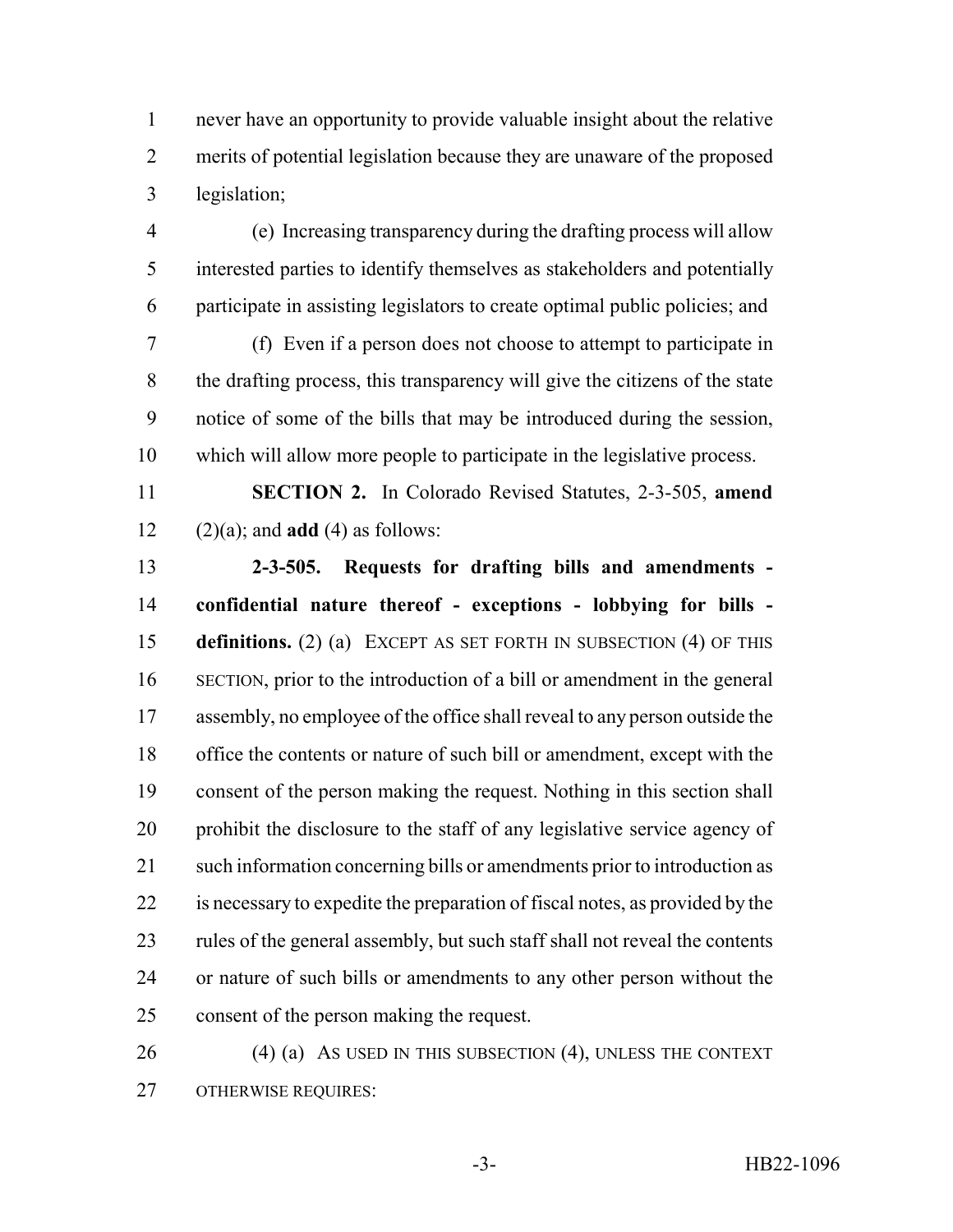(I) "COVERED BILL" MEANS A BILL SPECIFIED IN SUBSECTION (4)(b) OF THIS SECTION.

 (II) "NEW MEMBER" MEANS A NEWLY ELECTED MEMBER OF THE SENATE OR HOUSE OF REPRESENTATIVES OR A MEMBER WHO IS APPOINTED TO FILL A VACANCY AFTER THE OCTOBER 1 IMMEDIATELY PRECEDING A LEGISLATIVE SESSION.

 (III) "RETURNING MEMBER" MEANS A MEMBER OF THE SENATE OR THE HOUSE OF REPRESENTATIVES WHO HAS SERVED DURING THE MOST RECENTLY COMPLETED REGULAR SESSION OF THE GENERAL ASSEMBLY OR A MEMBER WHO DID NOT SERVE DURING THAT LEGISLATIVE SESSION BUT WHO WAS APPOINTED TO FILL A VACANCY ON OR BEFORE OCTOBER 1 12 PRECEDING A LEGISLATIVE SESSION.

 (b) EXCLUDING ANY BILL APPROVED BY AN INTERIM COMMITTEE, 14 SUBSECTION (1) OF THIS SECTION DOES NOT APPLY, TO THE EXTENT SET FORTH IN THIS SUBSECTION (4), TO ANY BILL THAT A MEMBER OF THE GENERAL ASSEMBLY REQUESTS AND THAT MAY BE INTRODUCED AS ONE OF THE MEMBER'S FIVE BILLS THAT DO NOT REQUIRE PERMISSION FOR INTRODUCTION FROM THE HOUSE OR SENATE COMMITTEE ON DELAYED 19 BILLS, CREATED IN RULE 23 (b) OF THE JOINT RULES OF THE SENATE AND HOUSE OF REPRESENTATIVES.

21 (c) (I) FORTY DAYS PRIOR TO THE FIRST DAY OF THE REGULAR LEGISLATIVE SESSION AT WHICH A RETURNING MEMBER'S COVERED BILL MAY BE INTRODUCED, THE OFFICE SHALL PUBLISH THE CURRENT DRAFT OF THE COVERED BILL ON THE GENERAL ASSEMBLY'S WEBSITE.

**(II)** IN ORDER TO ACCOMMODATE THE DEADLINE SET FORTH IN 26 SUBSECTION  $(4)(c)(I)$  OF THIS SECTION AND NOTWITHSTANDING ANY RULE OF THE JOINT RULES OF THE SENATE AND HOUSE OF REPRESENTATIVES, A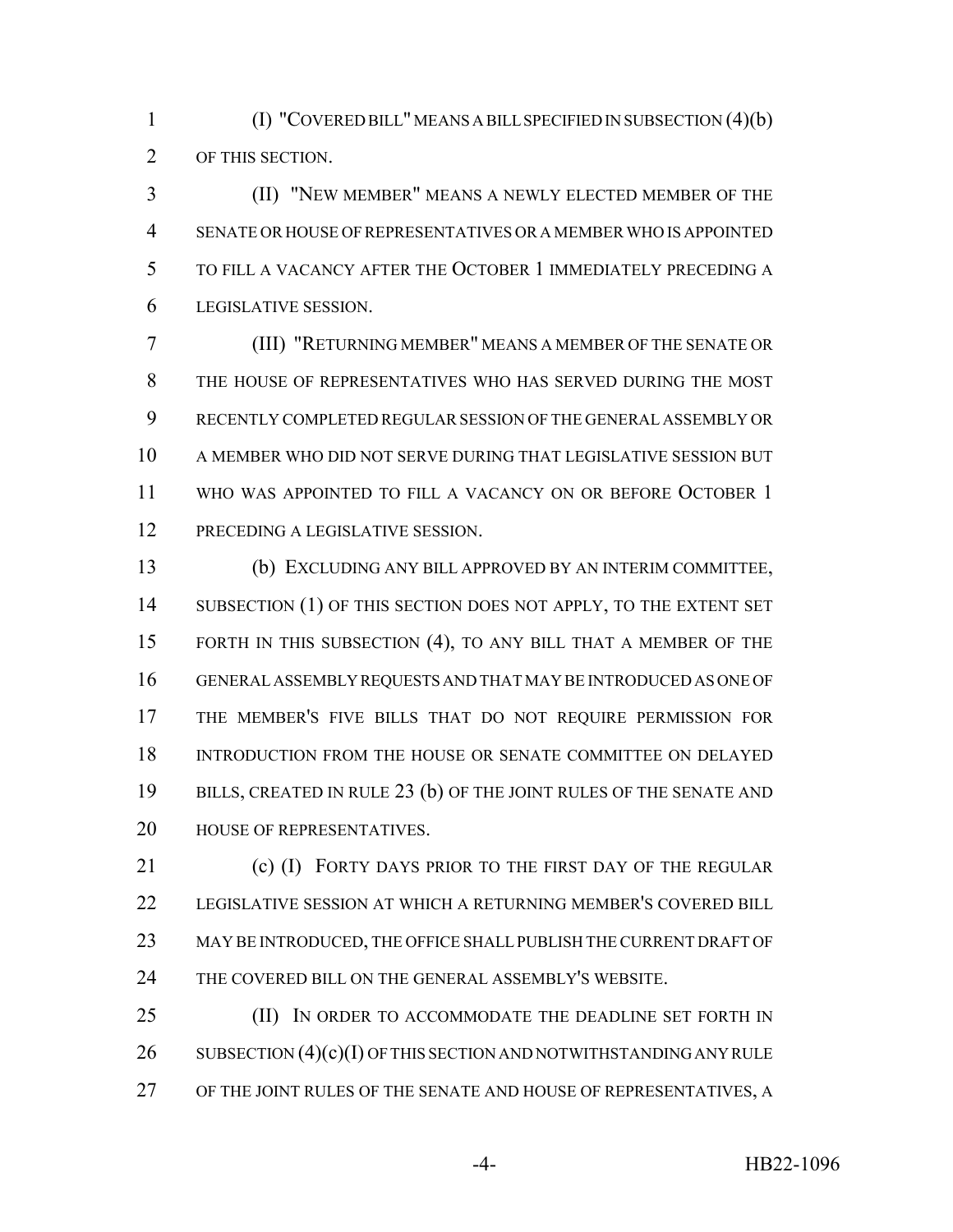RETURNING MEMBER MUST MAKE A REQUEST FOR A COVERED BILL NO LATER THAN SEVENTY DAYS PRIOR TO THE FIRST DAY OF THE LEGISLATIVE SESSION AT WHICH THE BILL MAY BE INTRODUCED.

 (d) (I) THIRTY DAYS PRIOR TO THE FIRST DAY OF THE REGULAR LEGISLATIVE SESSION AT WHICH A NEW MEMBER'S COVERED BILL MAY BE INTRODUCED, THE OFFICE SHALL PUBLISH THE SUBJECT OF THE NEW MEMBER'S REQUEST FOR A COVERED BILL ON THE GENERAL ASSEMBLY'S WEBSITE.TEN DAYS PRIOR TO THE FIRST DAY OF THE LEGISLATIVE SESSION AT WHICH A NEW MEMBER'S COVERED BILL MAY BE INTRODUCED, THE OFFICE SHALL PUBLISH THE CURRENT DRAFT OF THE COVERED BILL ON THE GENERAL ASSEMBLY'S WEBSITE.

**(II)** IN ORDER TO ACCOMMODATE THE DEADLINES SET FORTH IN 13 SUBSECTION (4)(d)(I) OF THIS SECTION AND NOTWITHSTANDING ANY RULE OF THE JOINT RULES OF THE SENATE AND HOUSE OF REPRESENTATIVES, A NEW MEMBER MUST MAKE A REQUEST FOR A COVERED BILL NO LATER THAN THIRTY-THREE DAYS PRIOR TO THE FIRST DAY OF THE LEGISLATIVE SESSION AT WHICH THE COVERED BILL MAY BE INTRODUCED.

 (e) (I) IF THERE IS NO DRAFT OF A COVERED BILL AS OF THE APPLICABLE PUBLICATION DATE SET FORTH IN SUBSECTION (4)(c)(I) OR (4)(d)(I) OF THIS SECTION, THEN THE OFFICE SHALL:

 (A) PUBLISH THE SUBJECT OF THE REQUEST FOR THE COVERED BILL; AND

 (B) PUBLISH THE DRAFT OF THE COVERED BILL AS SOON AS THE OFFICE HAS COMPLETED IT.

 (II) AFTER THE INITIAL PUBLICATION OF A COVERED BILL DRAFT AS 26 REQUIRED BY THIS SUBSECTION (4), THE OFFICE SHALL PUBLISH A REDRAFT OF THE COVERED BILL ON THE GENERAL ASSEMBLY'S WEBSITE AS SOON AS